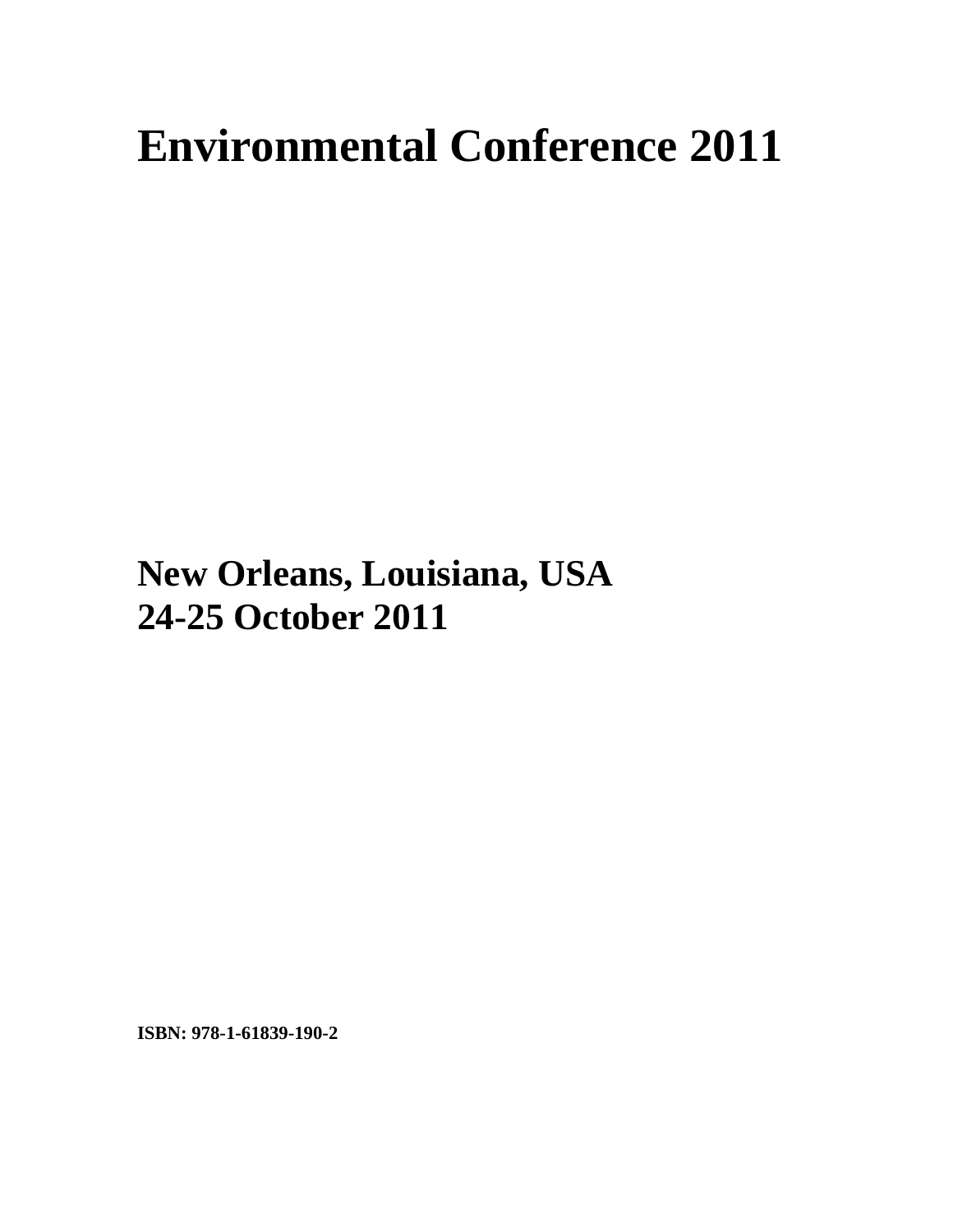**Printed from e-media with permission by:** 

Curran Associates, Inc. 57 Morehouse Lane Red Hook, NY 12571



**Some format issues inherent in the e-media version may also appear in this print version.** 

Copyright© (2011) by the National Petrochemical & Refiners Association All rights reserved.

Printed by Curran Associates, Inc. (2011)

For permission requests, please contact the National Petrochemical & Refiners Association at the address below.

National Petrochemical & Refiners Association 1667 K Street NW Suite 700 Washington, D. C. 20006

Phone: (202) 457-0480 Fax: (202) 457-0486

publications@npra.org

## **Additional copies of this publication are available from:**

Curran Associates, Inc. 57 Morehouse Lane Red Hook, NY 12571 USA Phone: 845-758-0400 Fax: 845-758-2634 Email: curran@proceedings.com Web: www.proceedings.com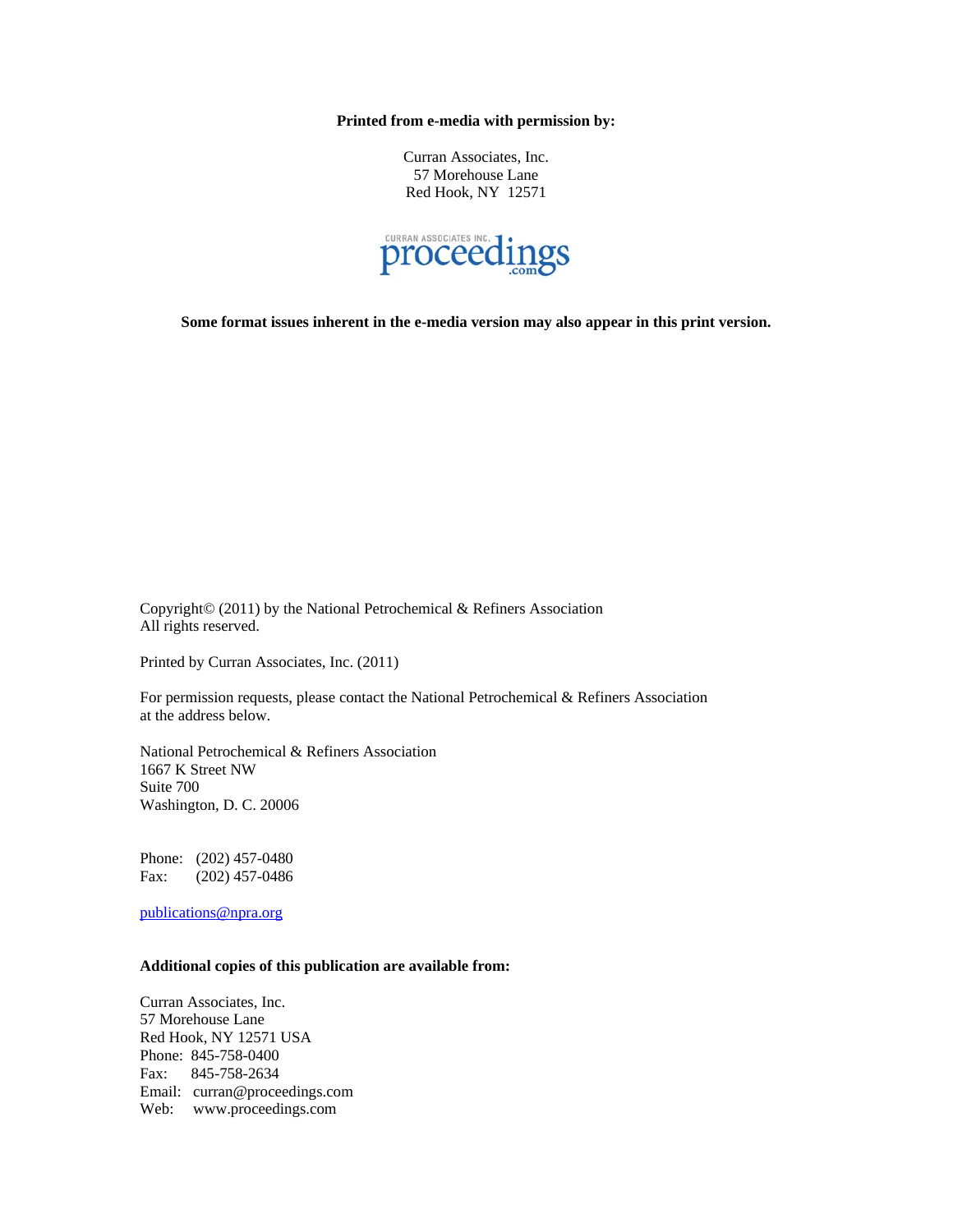## **TABLE OF CONTENTS**

| ENV-11-04: Challenges for Modeling Compliance With Short-term $SO_2$ , NO <sub>2</sub> , and PM <sub>2.5</sub> Ambient                             |  |
|----------------------------------------------------------------------------------------------------------------------------------------------------|--|
| Robert Paine, David Heinold                                                                                                                        |  |
|                                                                                                                                                    |  |
| Liisa Kiuru-Griffith                                                                                                                               |  |
| <b>Timothy Desselles</b>                                                                                                                           |  |
| Jeffrey Meyers, Ronald Gantz, Michael Page, Neta Hercyk                                                                                            |  |
| ENV-11-09: Sweden's Approaches to Refinery Emissions Inventories and Their Influence on the U.S.                                                   |  |
| Alex Cuclis                                                                                                                                        |  |
| ENV-11-10: Towards a Better Implementation of the Greenhouse Gas Information Management                                                            |  |
|                                                                                                                                                    |  |
| Wei Wang, Namrata Upadhyaya                                                                                                                        |  |
| Kenneth Weiss, William Wehrum                                                                                                                      |  |
|                                                                                                                                                    |  |
| Jason L. Bradford, Loree Fields                                                                                                                    |  |
| Richard Moore, Frederic Coll                                                                                                                       |  |
| ENV-11-19: Proliferation of CMAQ Model Applications in the Era of Rapidly Changing NAAQS                                                           |  |
|                                                                                                                                                    |  |
| Yousheng Zeng                                                                                                                                      |  |
| John Gee, Shen Wang, Gregory Council                                                                                                               |  |
| ENV-11-25: Implications of the EPA Residual Risk Information Collection Request (ICR) for                                                          |  |
| John Beath, Scott Kirby                                                                                                                            |  |
|                                                                                                                                                    |  |
| John Hofmann, Michael Ballenger, Hungming (Sue) Sung                                                                                               |  |
| Robert Sherrill                                                                                                                                    |  |
| Joseph Guida, Jean Flores                                                                                                                          |  |
| ENV-11-32: The Tulane Environmental Law Clinic: A Profile of the Gulf South's Most Active                                                          |  |
|                                                                                                                                                    |  |
| Greg Johnson, Megan Spencer                                                                                                                        |  |
| ENV-11-34: Understanding the Delay and How to Comply with TSCA Chemical Data Reporting 272<br>Diana Samples-Caudill, Anita Firestine, Loree Fields |  |
| ENV-11-35: Sustainable Compliance Monitoring with Reduced Operating Costs and Greater                                                              |  |
| Richard Hovan                                                                                                                                      |  |
| ENV-11-36: Source Testing Methods for Particulate Matter: A Comparative Review of Measurement                                                      |  |
|                                                                                                                                                    |  |
| Suresh Raja                                                                                                                                        |  |
| ENV-11-37: Valero's Implementation of EPA's Greenhouse Gas Mandatory Reporting Rule302<br>Tal Logback, Dan Wang, Abhi Trivedi                      |  |
| ENV-11-38: Navigating the GHG Mandatory Reporting Rules Instrumentation Requirements317<br>Nathan Kowalsky                                         |  |
| ENV-11-40: Challenges for the Refiner Under the Obama Administration's New "Clean Water                                                            |  |
|                                                                                                                                                    |  |
| Leann Johnson Koch, Alexandra Magill Bromer                                                                                                        |  |
| ENV-11-41: Quantifying Inaccuracies and Categorizing Risk for TANKS4.0 Errors in Organic                                                           |  |
| Jim Miller Jr.                                                                                                                                     |  |